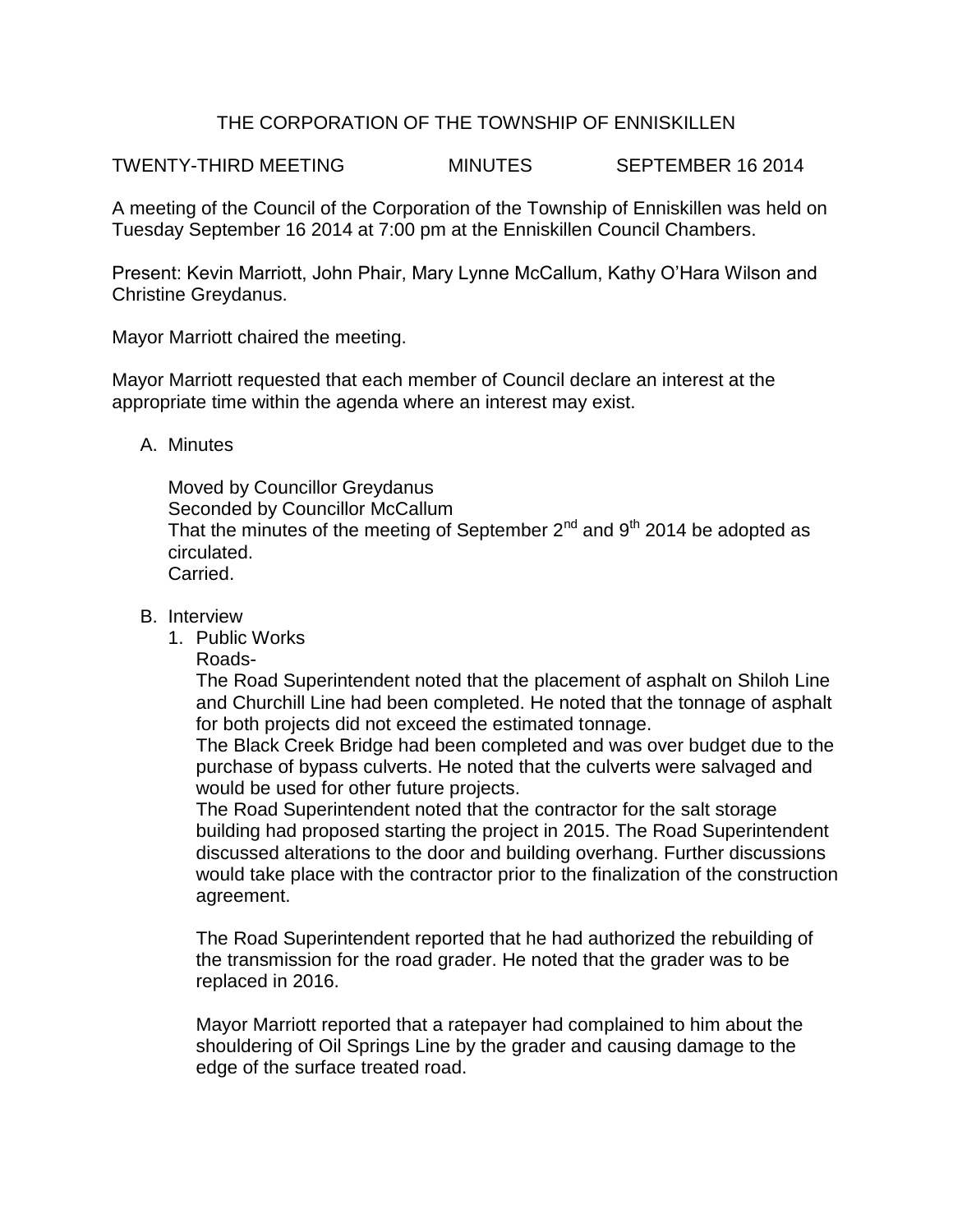The Road Superintendent noted that two employees would be attending a snow plow course in St Clair Township.

The Road Superintendent noted that registration had taken place for the licensed water staff to attend the Western Ontario Water Works session in London on October 7 and  $8<sup>th</sup>$  2014.

The Road Superintendent reported that cold patch work was underway on Township roads.

Water- the Clerk reported that the water sampling agreement with the Ontario Clean Water Agency expired at the end of 2014. It was noted that the existing contract provided for a two year extension based subject to acceptance by both parties. The Clerk noted that the staff from both the Village of Oil Springs and Dawn Euphemia were interested in extending the agreement for two years.

Moved by Councillor Greydanus Seconded by Councillor O'Hara Wilson

That the water sampling agreement with OCWA be extended for a two year period as per the stipulations in the current agreement. Carried.

Drainage- the Clerk reported that Tile Yard Road would be closed on Friday September  $19<sup>th</sup>$  2014 to permit the placement of asphalt in the road cuts. Work was continuing on the completion of the project.

- C. Correspondence for information
	- 1. County of Lambton
		- a. Warden's Award to Huron House Boys Home Volunteer
		- b. Council Highlights Sept 3 2014
		- c. Coronation Day Care Nursery to Close
		- d. Creative County Committee Invites Funding Applications
	- 2. Sarnia Lambton Economic Partnership- recognition of Top Canadian Economic Development Group
	- 3. CUPE Child Care Worker and Early Childhood Educator Appreciation Day
	- 4. Cord Miller Environmental Commissioner Environmental Bill of Rights
	- 5. AMO
		- a. Renewed Provincial Poverty Reduction Strategy
		- b. OPP Billing Model Announcement
		- c. Municipal Council Education Program
		- d. Collection of Election Data and the Upcoming Councillor Training session
		- e. Board Confirms Support for Double Hatter Firefighters
	- 6. Recycling Council of Ontario Waste Reduction Week
	- 7. Economic Partnership Board to update strategy
	- 8. Economic Partnership launches food processing development initiative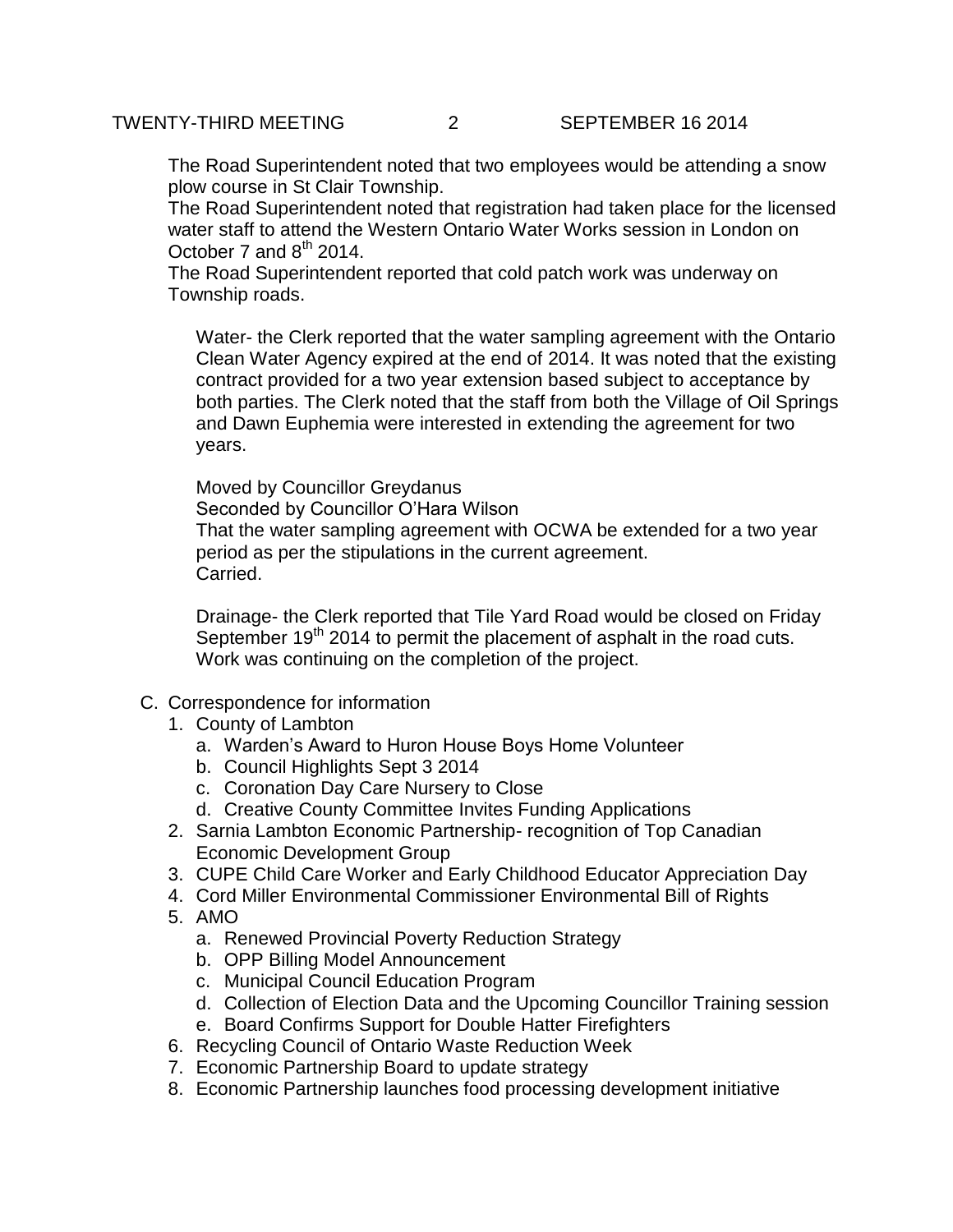TWENTY-THIRD MEETING 3 SEPTEMBER 16 2014

9. Central Lambton Family Health Team family doctor recruitment

Moved by Councillor McCallum Seconded by Councillor Greydanus That correspondence items 1-9 be received and filed. Carried.

- D. Correspondence requiring motions
	- 1. Application for Adjustment of Assessment 4173 LaSalle Line

Moved by Councillor Greydanus Seconded by Councillor O'Hara Wilson That the recommendation of the assessor be approved reducing the RT assessment at 4173 LaSalle Line to \$123,562 from June 2 to December 31 2014. Carried.

2. St Clair Catholic School Board Dedication of St Christopher Catholic Secondary School Oct 16 2014.

Moved by Councillor O'Hara Wilson Seconded by Councillor Phair That Mayor Marriott attend the dedication of St Christopher Catholic Secondary School on October 16 2014. Carried.

3. Lambton College Lambton College Employment Services, Annual Employer Award Event, October 9 2014

Moved by Councillor O'Hara Wilson Seconded by Councillor McCallum That the correspondence from Lambton College be received and filed. Carried.

E. Accounts

Moved by Councillor O'Hara Wilson Seconded by Councillor McCallum That the accounts be paid as circulated: Cheque: 7544-7561: \$84,263.02 Cheque: 7551 Voided Cheque: 7562 \$ 21,230.77 Cheque: 7563-7568: \$ 662,982.34 Carried.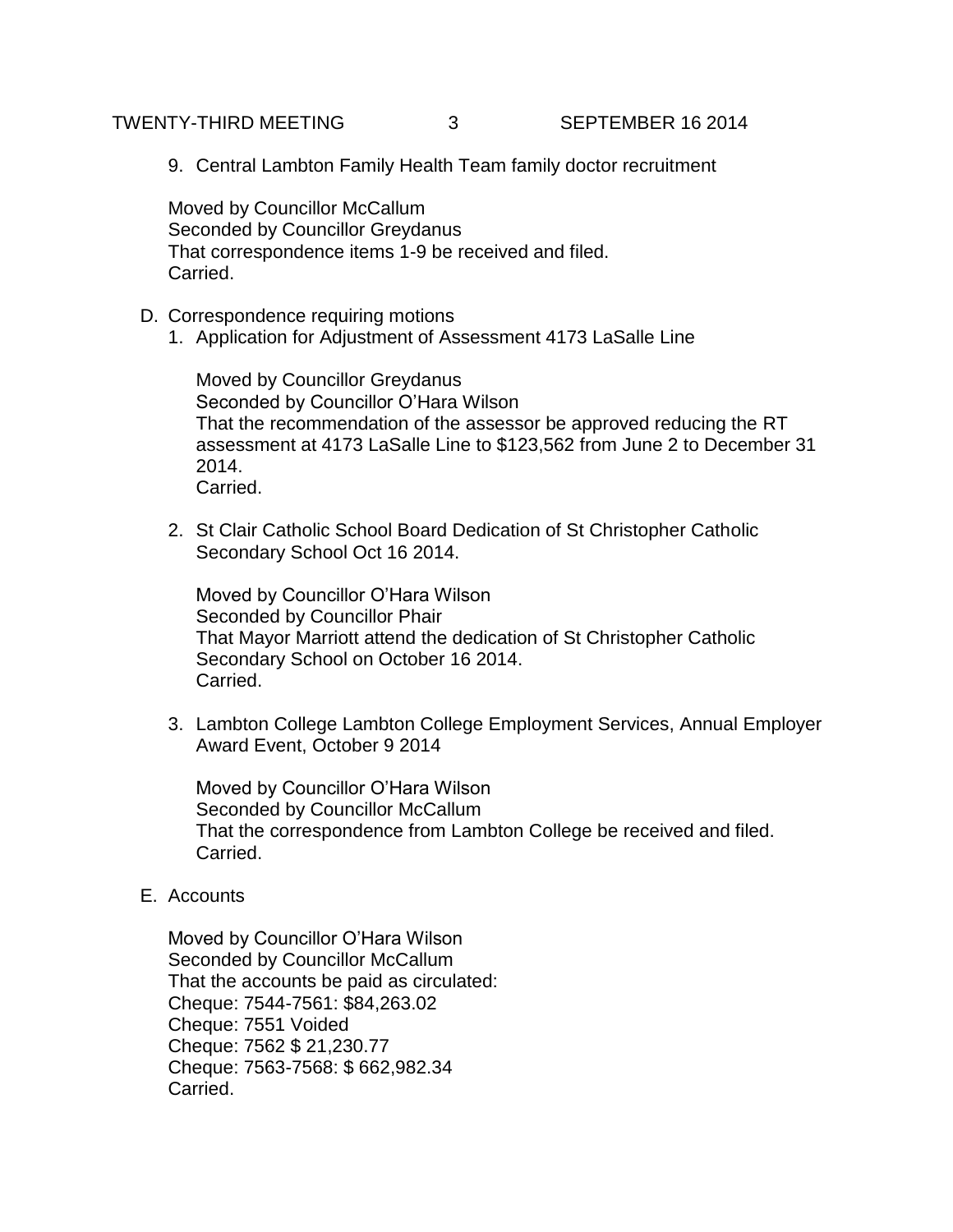- F. Bylaws
	- 1. Bylaw 53 of 2014 A Bylaw to appoint the members to a Compliance Audit **Committee**
	- 2. Bylaw 54 of 2014 A Bylaw to establish and administer a Compliance Audit **Committee**
	- 3. Bylaw 56 of 2014 A Bylaw to execute an agreement with the Township of Dawn Euphemia in regards to the sale of water.
	- 4. Bylaw 60 of 2014 Confirmation Bylaw
	- 5. Bylaw 61 of 2014 Advance Poll Bylaw
	- 6. Bylaw 62 of 2014 McMurray Drain Rating Bylaw

Moved by Councillor Greydanus Seconded by Councillor O'Hara Wilson That first and second reading be given to Bylaws 53, 54, 56, 60, 61 and 62. Carried.

Moved by Councillor McCallum Seconded by Councillor Phair That third and final reading be given to Bylaws 53, 54, 56, 60, 61 and 62. Carried.

- G. Other Business
	- 1. Budget Revenue and Expenditures August 31 2014

The Clerk noted that when the expenses were received for the asphalt work and the construction of the Black Creek Bridge a better understanding of the total 2014 expenditures could be determined.

2. Enniskillen/Oil Springs Joint Fire Commission Meeting Minutes Mar 31 2014

Moved by Councillor O'Hara Wilson Seconded by Councillor Greydanus That the minutes of the Enniskillen/Oil Springs Joint Fire Commission meeting minutes be adopted as circulated. Carried.

Councillor O'Hara Wilson reported that the Commission had recommended the appointment of the following officers for the department starting in January 2015.

Chief Michael Cumming Deputy Chief- Al Charlton Captain- Jim Piggott Captain- John Berdan